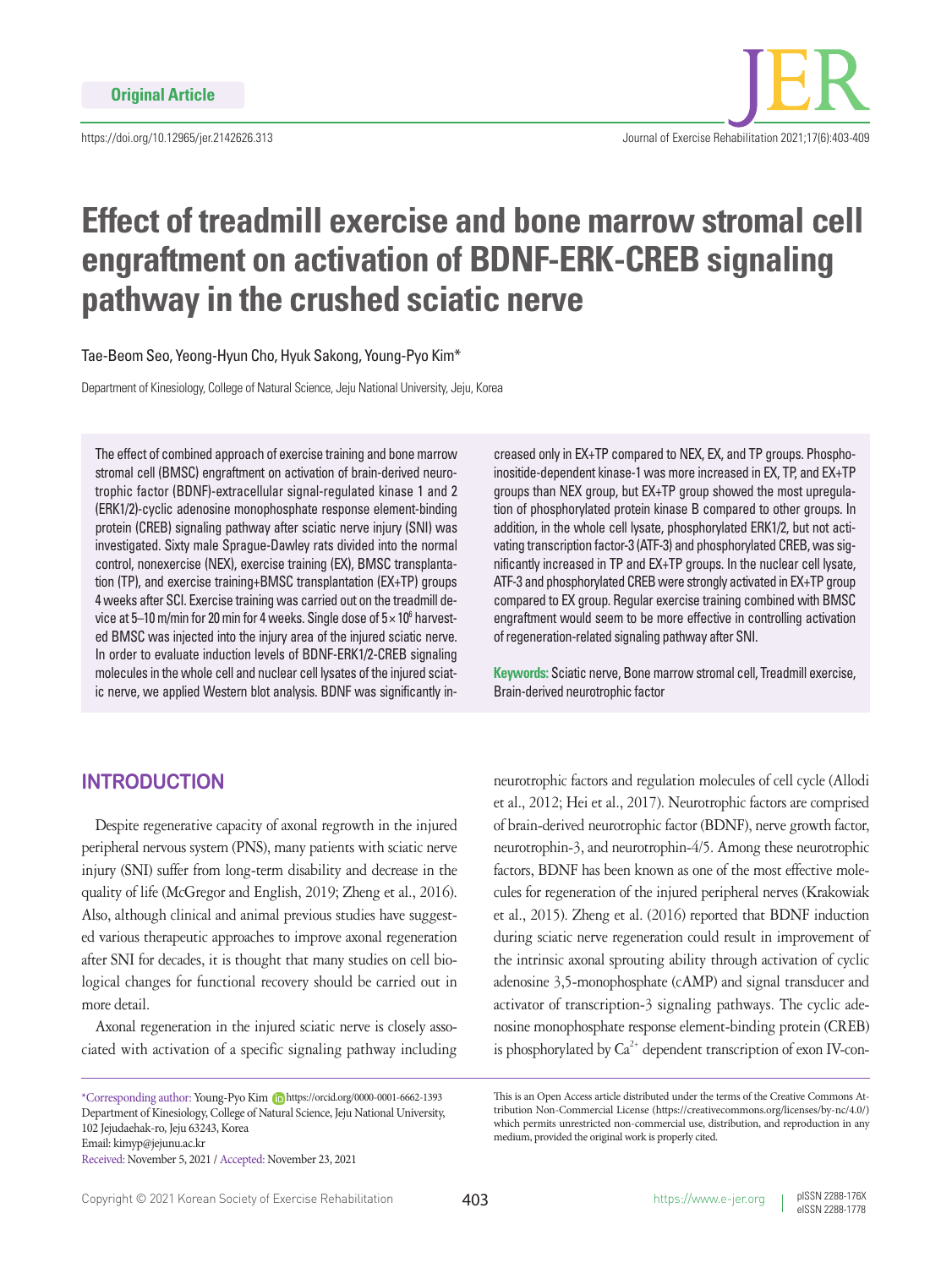taining BDNF mRNA (Lonze and Ginty, 2002; West et al., 2001) and extracellular signal-regulated kinase 1 and 2 (ERK1/2) signal cascade (Song et al., 2005).

To facilitate peripheral nerve regeneration, recent studies have suggested new therapeutic technique such as transplantation of several types of cells (Jiang et al., 2017). Tremp et al. (2015) found that autologous stem cell engraftment in rat model with SNI increased the length of the regenerating axon, and Abbas et al. (2019) demonstrated that bone marrow stromal cell (BMSC) after hindlimb replantation improved sciatic functional index through increases of the number of regenerating axons and Schwann cell proliferation.

In addition to cell transplantation therapy, low-intensity physical activity is another approach that can be applied to sciatic nerve regeneration (Gómez-Pinilla et al., 2002; Seo et al., 2006). Exercise-induced functional recovery after SNI was induced by endogenous BDNF transported in both anterograde and retrograde directions (Risahl and Fainzilber, 2010) as well as the initiation of exercise training from early stage of sciatic nerve regeneration could upregulate an activity in cell cycle regulation proteins to promote Schwann cell proliferation and motor function recovery (Seo et al., 2006).

With these previous findings on regeneration, exercise training, and cell transplantation approaches are a positive regulator related to activation of a specific signaling pathway in the injured sciatic nerve. But, a clear mechanism on the combined treatment of exercise and BMSC transplantation for sciatic nerve regeneration is poor understood and insufficient. Therefore, the purpose of present study was to confirm whether exercise training in combination with BMSC transplantation might activate BDNF-ERK1/2- CREB signaling pathway in the injured sciatic nerves.

## **MATERIALS AND METHODS**

#### **Experimental animals**

Present experiment used male Sprague-Dawley rats (8 weeks old), and they were randomly classified into the normal group  $(n=$ 12) and nonexercise (NEX,  $n=12$ ), exercise (EX,  $n=12$ ), BMSC transplantation (TP,  $n = 12$ ), and exercise+BMSC transplantation  $(EX+TP, n=12)$  groups 4 weeks after SNI. Animals room temperature and humidity were maintained at 22ºC and 60%, respectively. They were accepted to eat commercial rat chow (Samyang Co., Seoul, Korea) and water ad libitum. This experiment obtained approval by the ethics committee of Jeju National University (approval number: 2019-0028).

#### **Sciatic nerve injury**

After anesthesia using an animal inhalation narcosis control (Jeungdo Bio & Plant, Seoul, Korea), the left sciatic nerve was exposed and crushed with a pair of forceps held tightly for 1 min and 30 sec at intervals (Seo et al., 2006). After surgery, anesthetized animals were then placed on a heating pad maintained at 37°C, and then they were put in their cages for resting. All rats were sacrificed 3, 7, and 14 days later.

#### **BMSC culture and transplantation**

BMSCs were collected from femur and tibia of young rats (4 weeks old), as the extraction technique described by Kim et al. (2018) and Nakano et al. (2013). Cells were cultured in Dulbecco's modified Eagle's medium with 20% fetal calf serum. Five to 7 days after cell culture, BMSCs adhered to the base on the culture dishes proliferated to a density of ca.  $5 \times 10^6$  in one dish. Single dose of  $5 \times 10^6$  harvested BMSCs (30-µL phosphate-buffered saline) was injected into the injury area using a 30-gauge needle.

## **Treadmill exercise**

All animals completed adaptation period for a week, and then participated in major experiment. Rats in exercise groups had rest for 2 days after injury and carried out low-intensity treadmill exercise. Walking exercise was performed at 5–10 m/min for 20 min with no inclination for 4 weeks on the treadmill device (Jeungdo Bio & Plant).

#### **Western blot analysis**

The dissected sciatic nerves were rinsed with phosphate-buffered saline, and lysed in Triton lysis buffer. Nucleus and cytoplasm were separated using by nuclear extraction buffer and cytosol extraction buffer. Denatured proteins were separated on sodium dodecyl sulphate-polyacrylamide gel and then transferred onto polyvinylidene difluoride membrane on ice at 200 mA for 2 hr. The membranes were blocked with 5% skim milk, 0.1% Tween 20 in tris buffered saline for 30 min at room temperature. Then, the membranes were incubated overnight with primary antibodies at 4ºC. Protein (20 μg) was used for Western blot analysis using anti-BDNF rabbit monoclonal antibody (1:1,000, Cell Signaling Biotechnology, Danvers, MA, USA), anti-phosphorylated 3-phosphoinositide-dependent protein kinase-1 (p-PDK1) rabbit polyclonal antibody (1:1,000, Cell Signaling Biotechnology), anti-phosphorylated protein kinase B (p-Akt) rabbit monoclonal antibody (1:1,000, Cell Signaling Biotechnology), anti-phosphorylated CREB rabbit monoclonal antibody (1:1,000, Cell Signaling Bio-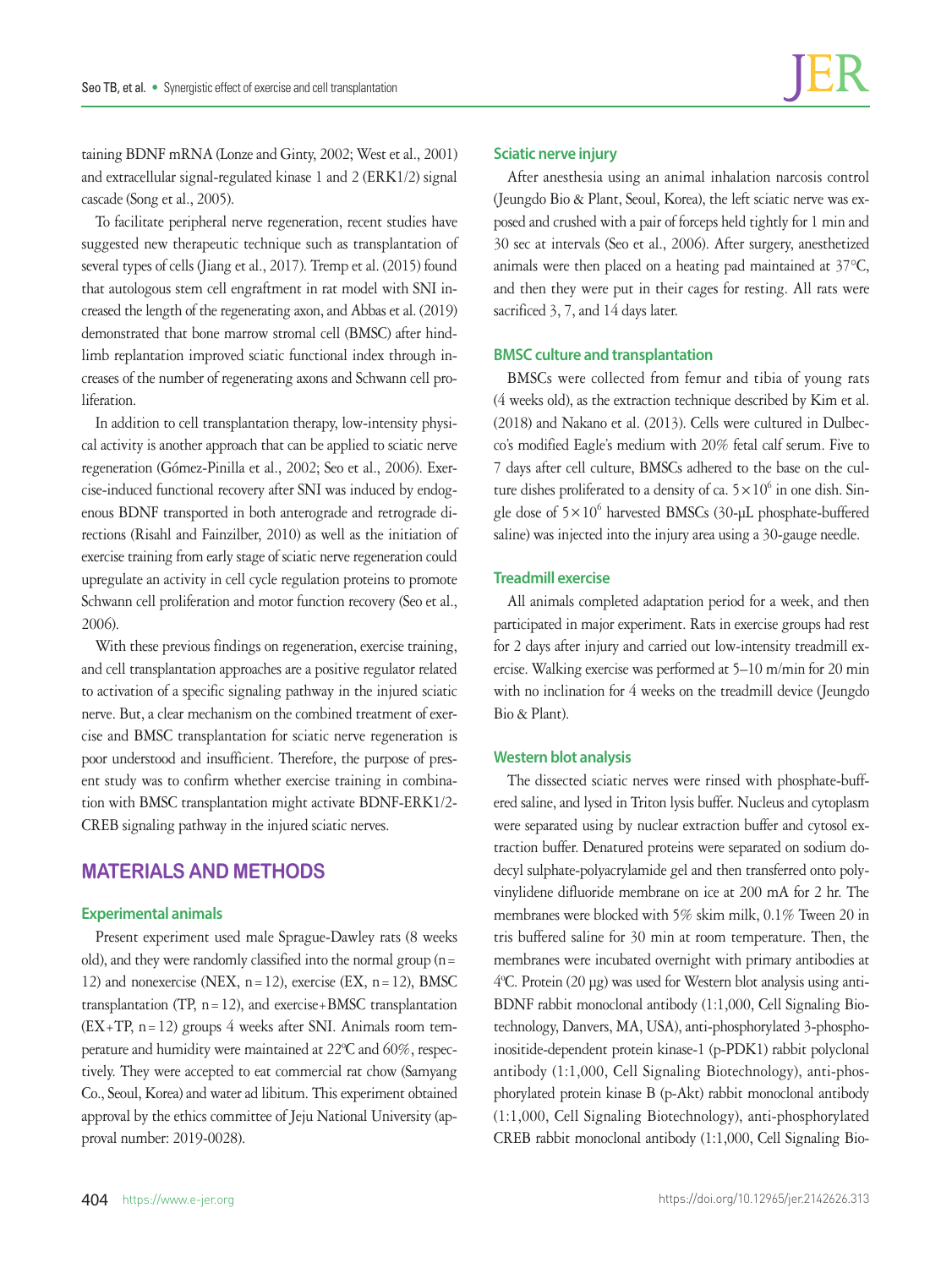technology), anti-ATF3 rabbit monoclonal antibody (1:1,000, Cell Signaling Biotechnology), anti-phosphorylated ERK1/2 (p-ERK1/2) rabbit monoclonal antibody (1:1,000, Cell Signaling Biotechnology), anti-β-actin (1:2,000, Santa Cruz Biotechnology, Santa Cruz, CA, USA) antibodies, and goat anti-mouse or goat anti-rabbit horseradish peroxidase-conjugated secondary antibody (1:1,000, GeneTex Inc., Irvine, CA, USA) were used. The blotting proteins were detected by using Westar ECL substrates (Cyanagen, Bologna, Italy). Analysis of protein density was performed using Chemidoc (Bio-Rad, Hercules, CA, USA).

#### **Statistical analysis**

All the data is presented as a mean±standard error. Statistical analysis was performed using one-way analysis of variance followed by Duncan *post hoc* test. The significance level was set at *P*<0.05. All graphs were shown by using Prism 6 (GraphPad, La Jolla, CA, USA).

## **RESULTS**

## **Activation of BDNF-Akt signaling pathway 28 days after SNI**

To confirm the effect of combination approach of exercise train-

ing and BMSC engraftment, we carried out analysis of biochemical changes using the injured sciatic nerves. As shown in Fig. 1, BDNF was significantly increased only in EX+TP compared to NEX, EX, and TP groups. Phosphorylated PDK-1, downstream molecule of BDNF, showed more upregulation in EX, TP, and EX+TP groups, but there was no statistically significant difference among EX, TP, and EX+TP groups. Lastly, EX, TP, and EX+TP groups significantly increased phosphorylation of Akt, and EX+ TP group showed the most increase of p-Akt expression compared to other groups.

## **Activation of ERK1/2-CREB pathway in whole cell lysate 28 days after SNI**

p-ERK1/2 and CREB have been known as a mediator for cell survival and neuroplasticity in the regenerating nervous system (Ishii et al., 2013). As shown in Fig. 2, in whole cell lysate, p-ERK1/2 was significantly enhanced in EX group compared to NEX group, and TP and EX+TP group showed more increase of p-ERK1/2 levels than those in EX group. in addition, activating transcription factor-3 (ATF-3) expression levels were further upregulated in EX, but there is no difference among NEX, TP, and EX+TP groups. p-CREB levels were not significant in NEX, EX, TP, and EX+TP groups.



**Fig. 1.** Combination of exercise training and bone marrow stromal cell (BMSC) engraftment activated BDNF-Akt signaling pathway 28 days after sciatic nerve injury. Only EX+TP group strongly increased BDNF levels, but p-PDK1 was significantly enhanced in EX, TP, and EX+TP groups than those in NEX group. Additionally, EX+TP group leads to greater phosphorylation of Akt compared to EX group. Upper panel: representative expression of BDNF, phosphorylated PDK-1 (p-PDK-1), and p-Akt. Lower left panel: the density ratio of BDNF to β-actin band. Lower middle panel: the density ratio of p-PDK-1 to β-actin band. Lower right panel: the density ratio of p-Akt to β-actin band. BDNF, brain-derived neurotrophic factor; Akt, protein kinase B; PDK-1, phosphoinositide-dependent kinase-1; NORM, normal group; NEX, nonexercise training group; EX, exercise training group; TP, BMSC transplantation group; EX+TP, exercise training, and BMSC transplantation group. \**P*< 0.05, \*\**P*< 0.01, \*\*\**P*< 0.001 vs. SED group. †††*P*< 0.001 vs. EX group.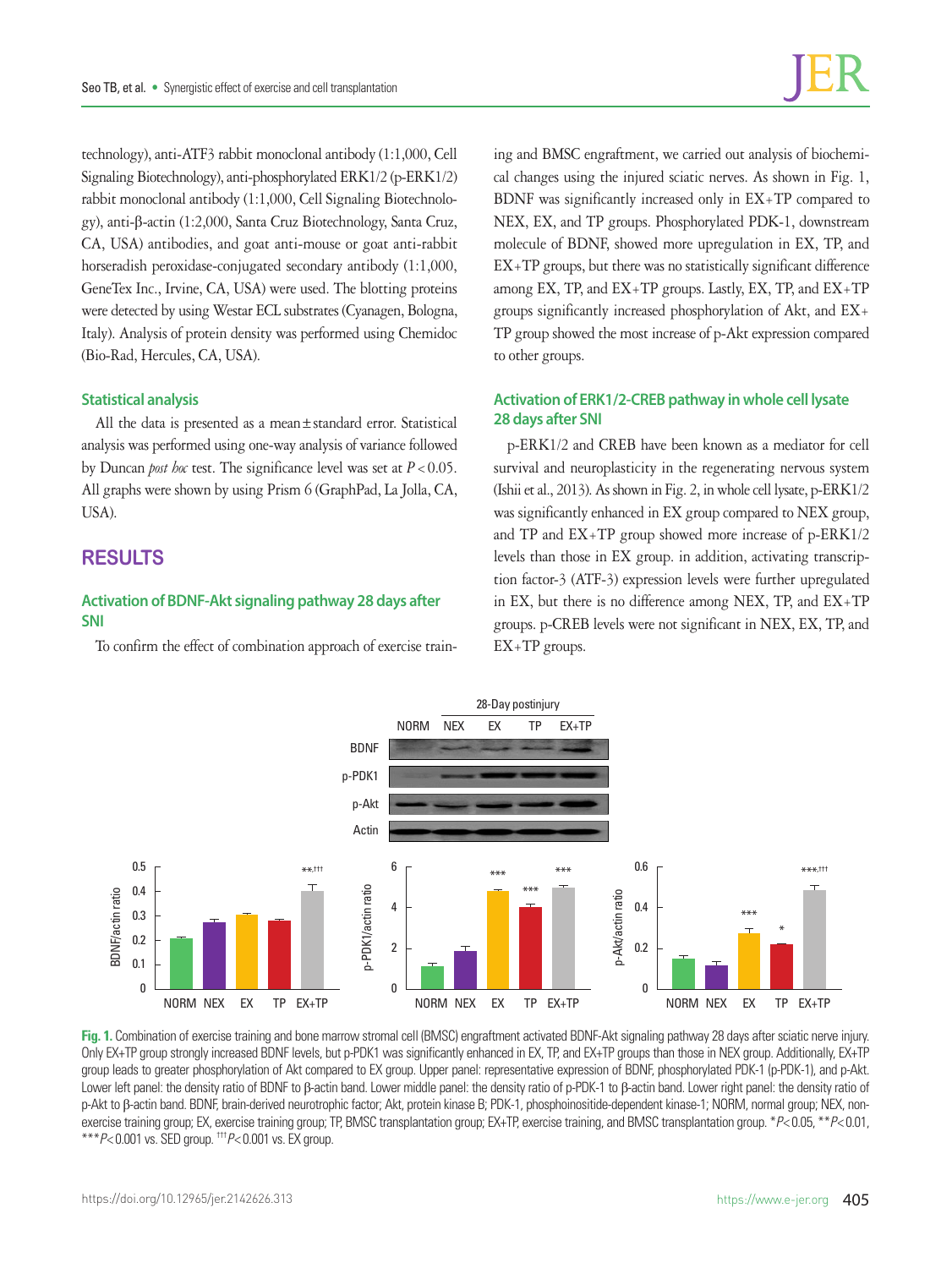

**Fig. 2.** Combination of exercise training and bone marrow stromal cell (BMSC) engraftment regulated ERK1/2 and CREB phosphorylation 28 days after sciatic nerve injury (SNI). In whole cell lysate, ERK1/2 phosphorylation was significantly upregulated in TP and EX+TP compared to EX group, but ATF-3 and CREB did not showed a statistically significant difference between all groups. Upper panel: representative expression of phosphorylated ERK1/2 (p-ERK1/2), ATF-3, and p-CREB. Lower left panel: the density ratio of p-ERK1/2 to β-actin band. Lower middle panel: the density ratio of AFT-3 to β-actin band. Lower right panel: the density ratio of p-CREB to β-actin band. ERK1/2, extracellular signal-regulated kinase 1 and 2; CREB, cyclic adenosine monophosphate response element-binding protein; ATF-3, activating transcription factor-3; NORM, normal group; NEX, nonexercise training group; EX, exercise training group; TP, BMSC transplantation group; EX+TP, exercise training, and BMSC transplantation group. \**P*< 0.05, \*\**P*< 0.01, \*\*\**P*< 0.001 vs. SED group. † *P*< 0.05, ††*P*< 0.01 vs. EX group.



**Fig. 3.** Combination of exercise training and bone marrow stromal cell (BMSC) engraftment activated transcription factors in the nucleus 28 days after sciatic nerve injury (SNI). In the nuclear cell lysate, ATF-3 showed a significant difference only in EX+TP group. phosphorylation of CREB factor was upregulated in EX, TP, and EX+ TP groups, and EX+TP group led to a greater increase in phosphorylation of CREB than those in EX group. Upper panel: representative expression of ATF-3 and phosphorylated CREB (p-CREP) in the nuclear cell lysate. Lower left panel: the density ratio of ATF-3 to β-actin band. Lower right panel: the density ratio of p-CREB to β-actin band. ATF-3, activating transcription factor-3; CREB, cyclic adenosine monophosphate response element-binding protein; NORM, normal group; NEX, nonexercise training group; EX, exercise training group; TP, BMSC transplantation group; EX+TP, exercise training, and BMSC transplantation group. \**P*< 0.05, \*\**P*< 0.01, \*\*\**P*< 0.001 vs. SED group. † *P*< 0.05 vs. EX group.

## **Activation of ATF-3 and p-CREB in the nucleus 28 days after SNI**

To demonstrate translocation of ATF-3 and CREB from the cytosol to the nucleus of Schwann cells after SNI, we analyzed expression levels of ATF-3 and CREB into the nuclear cell lysate of Schwann cells. As shown in Fig. 3, in the nuclear cell lysate, inductions of ATF-3 were significantly enhanced only in EX+TP groups compared to other groups. CREB phosphorylation was dramatically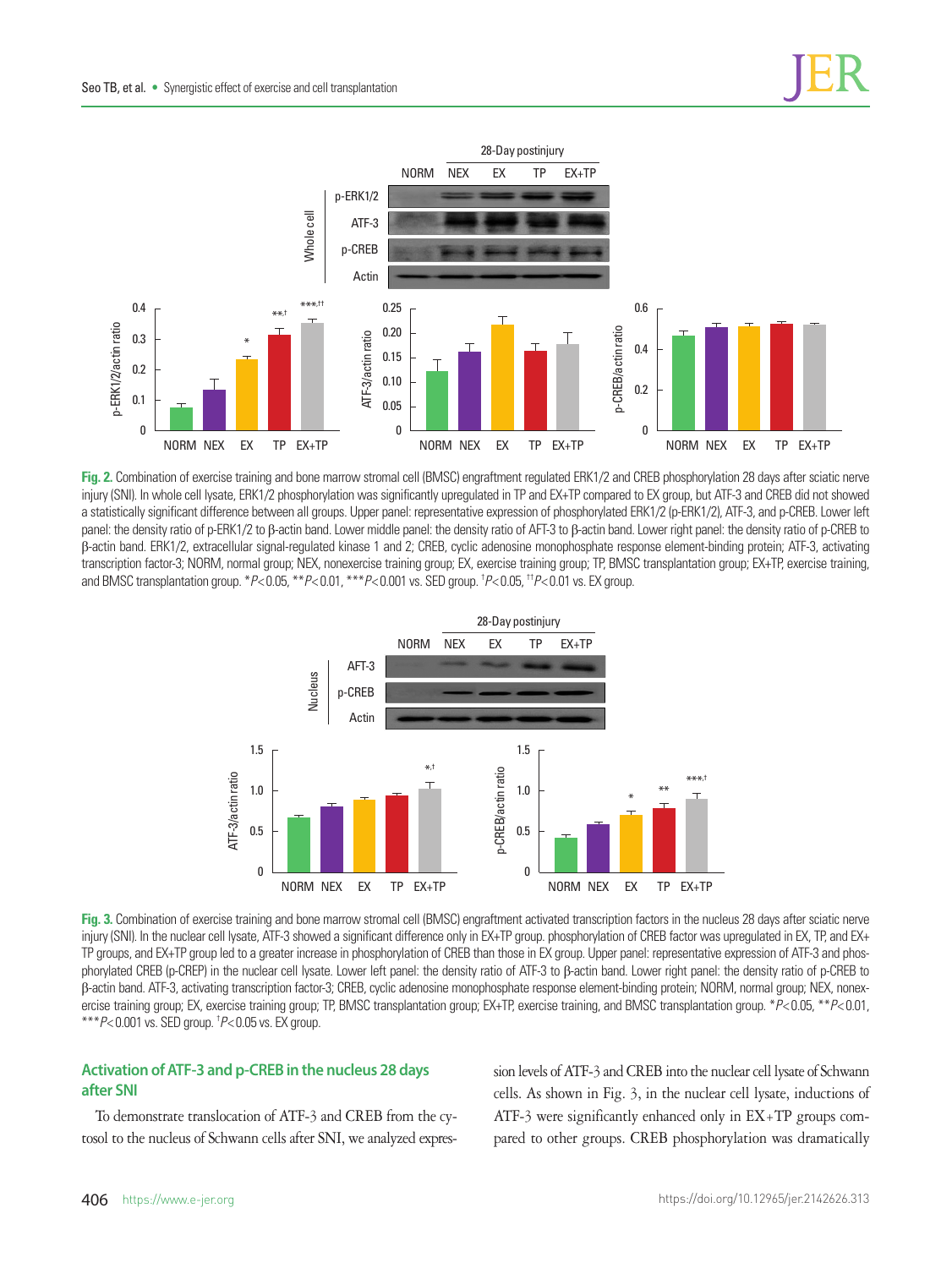increased in EX, TP, and EX+TP groups, and only EX+TP group led to the greater increase in p-CREB than those in EX group.

## **DISCUSSION**

Unlike regeneration characteristics of central nervous system, it is known that PNS can spontaneously overcome the histological and functional problems induced by nerve injury (Huebner and Strittmatter, 2009). But, such voluntary regeneration has limitations in showing various results depending on the therapeutic methods and environment. Therefore, this study tried to find out cellular mechanisms involved in sciatic nerve regeneration through applying exercise training and BMSC transplantation.

BDNF is a good candidate for remarkably increasing axonal lengthening and Schwann cell proliferation from the initial phase of regeneration (Ma et al., 2011), and it contributes to regulating nutrition supports for axonal sprouting in the distal region to the injury site (Zheng et al., 2016). Additionally, BDNF serves as a regulator promoting various downstream molecules, including cAMP and ERK1/2, to make regenerative environment in the injured PNS (Jiang et al., 2017). Thus, we examined BDNF induction levels in the injured sciatic nerve, and EX+TP group dramatically increased BDNF compared to NEX group, but not in EX and TP groups. Many previous studies on the role of BDNF in peripheral nerve regeneration have reported that BDNF is induced by a two-fold increase from 3 days to 11 days after SNI (Bałkowiec-Iskra et al., 2011; Senger et al., 2018), as well as applying exercise training (Gómez-Pinilla et al., 2002) and BMSC transplantation technique (Kemp et al., 2008) further accelerates axonal lengthening via activation of BDNF in Schwann cells of the injured sciatic nerves. The contradictory finding between previous studies (result within 2 weeks postinjury) and present data (result at 4 weeks postinjury) are due to the different time point of BDNF analysis. However, it is thought that in combination approaches of exercise training and BMSC transplantation possessed a synergistic effect with the greatest increase of BDNF at 4 weeks later.

PDK1 and Akt are downstream proteins regulated by BDNF, which play an essential role in cell survival, neurogenesis, and axon growth in the injured nervous system (Vanhaesebroeck and Alessi, 2000). In present study, phosphorylated PDK1 was significantly upregulated in EX, TP, and EX+TP groups compared to NEX group, and phosphorylated Akt showed the greatest enhancement in EX+TP group. These findings indicated that PDK1 and Akt molecules have a positive potential for sciatic nerve regeneration and stimulated by exercise training and BMSC engrafting. However, unlike our findings on PDK1-related regeneration, previous study reported by Kim et al. (2021) suggested promoting axonal regeneration by the chemical inhibition of PDK1 in vivo and in vitro. Although the role of PDK1 in peripheral nerve regeneration is somewhat controversial, exercise training and BMSC engrafting may be a regulator to activate PDK1 and Akt signaling pathway that promote regeneration.

In addition to BDNF-Akt pathway, ERK1/2 protein, one molecule of the mitogen-activated protein kinase, is another key molecule in development and regeneration in PNS, and it is usually expressed in Schwann cell of the injured sciatic nerve for enhancing remyelination (Ishii et al., 2013). Seo et al. (2009) suggested that phosphorylated ERK1/2 protein was induced in Schwann cells and dorsal root ganglion sensory neurons from the early phase of sciatic nerve regeneration, and treadmill training strongly activated p-ERK1/2 for proliferation of Schwann cells and neurite outgrowth of dorsal root ganglion sensory neurons. Additionally, p-ERK1/2 translocated into the nucleus activates CREB at serine residue 133, improving cell survival and neuropathic pain after central and peripheral nerve injury (Lu and Malemud, 2019). Present study confirmed that in whole cell lysate, p-ERK1/2 was significantly increased in TP and EX+TP groups as well as significant differences in expression levels of ATF-3 and p-CREB appeared only in the nuclear cell lysate, but not whole cell lysate. In previous studies, Miyabe and Miletic (2005) reported that p-ERK1/2 and p-CREB were detected from 2 hr after SNI and application of ERK1/2 inhibitor downregulated sciatic nerve ligation-associated CREB phosphorylation, and Patodia and Raivich (2012) suggested that various transcription factors including CREB and ATF3 were activated in the nucleus during nerve regeneration, and they regulated expression of target genes and the regenerative response of the injured neuron. The results of these previous studies support present findings that activations of ATF-3 and CREB in the nucleus by the application of exercise training and BMSC engraftment have a positive potential for sciatic nerve regeneration.

Given these findings reported in present study, regular exercise training combined with BMSC engraftment seem to be more effective in controlling activation of regeneration-related signaling pathway after SNI.

# **CONFLICT OF INTEREST**

No potential conflict of interest relevant to this article was reported.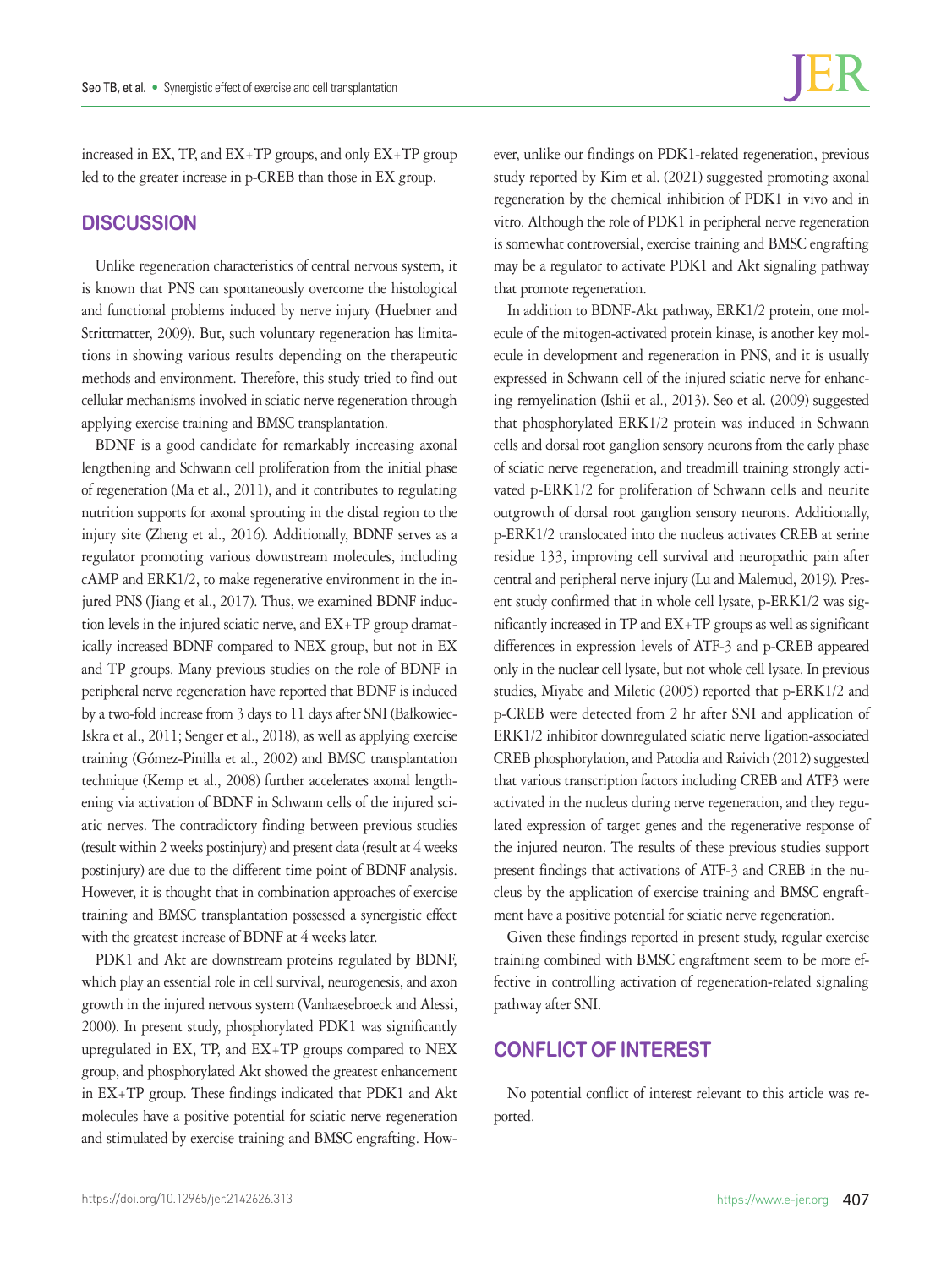# **ACKNOWLEDGMENTS**

This work was supported by the National Research Foundation of Korea (NRF) grant funded by the Korea government (MSIT) (No. 2019R1F1A1063706). This research was supported by the 2020 scientific promotion program funded by Jeju National University.

# **REFERENCES**

- Abbas OL, Özatik O, Gönen ZB, Koçman AE, Dağ I, Özatik FY, Bahar D, Musmul A. Bone marrow mesenchymal stem cell transplantation enhances nerve regeneration in a rat model of hindlimb replantation. Plast Reconstr Surg 2019;143:758e-768e.
- Allodi I, Udina E, Navarro X. Specificity of peripheral nerve regeneration: interactions at the axon level. Prog Neurobiol 2012;98:16-37.
- Bałkowiec-Iskra E, Vermehren-Schmaedick A, Balkowiec A. Tumor necrosis factor-α increases brain-derived neurotrophic factor expression in trigeminal ganglion neurons in an activity-dependent manner. Neuroscience 2011;180:322-333.
- Gómez-Pinilla F, Ying Z, Roy RR, Molteni R, Edgerton VR. Voluntary exercise induces a BDNF-mediated mechanism that promotes neuroplasticity. J Neurophysiol 2002;88:2187-2195.
- Hei WH, Almansoori AA, Sung MA, Ju KW, Seo N, Lee SH, Kim BJ, Kim SM, Jahng JW, He H, Lee JH. Adenovirus vector-mediated ex vivo gene transfer of brain-derived neurotrophic factor (BDNF) tohuman umbilical cord blood-derived mesenchymal stem cells (UCB-MSCs) promotescrush-injured rat sciatic nerve regeneration. Neurosci Lett 2017;643:111-120.
- Huebner EA, Strittmatter SM. Axon regeneration in the peripheral and central nervous systems. Results Probl Cell Differ 2009;48:339-351.
- Ishii A, Furusho M, Bansal R. Sustained activation of ERK1/2 MAPK in oligodendrocytes and schwann cells enhances myelin growth and stimulates oligodendrocyte progenitor expansion. J Neurosci 2013;33: 175-186.
- Jiang L, Jones S, Jia X. Stem cell transplantation for peripheral nerve regeneration: current options and opportunities. Int J Mol Sci 2017;18:94.
- Kemp SW, Walsh SK, Midha R. Growth factor and stem cell enhanced conduits in peripheral nerve regeneration and repair. Neurol Res 2008; 30:1030-1038.
- Kim H, Lee J, Cho Y. PDK1 is a negative regulator of axon regeneration. Mol Brain 2021;14:31.
- Kim SH, Cho JH, Lee YH, Lee JH, Kim SS, Kim MY, Lee MG, Kang WY, Lee KS, Ahn YK, Jeong MH, Kim HS. Improvement in left ventricular function with intracoronary mesenchymal stem cell therapy in a pa-

tient with anterior wall ST-segment elevation myocardial infarction. Cardiovasc Drugs Ther 2018;32:329-338.

- Krakowiak J, Liu C, Papudesu C, Ward PJ, Wilhelm JC, English AW. Neuronal BDNF signaling is necessary for the effects of treadmill exercise on synaptic stripping of axotomized motoneurons. Neural Plast 2015; 2015:392591.
- Lonze BE, Ginty DD. Function and regulation of CREB family transcription factors in the nervous system. Neuron 2002;35:605-623.
- Lu N, Malemud CJ. Extracellular signal-regulated kinase: a regulator of cell growth, inflammation, chondrocyte and bone cell receptor-mediated gene expression. Int J Mol Sci 2019;20:3792.
- Ma Z, Wang J, Song F, Loeb JA. Critical period of axoglial signaling between neuregulin-1 and brain-derived neurotrophic factor required for early Schwann cell survival and differentiation. J Neurosci 2011;31: 9630-9640.
- McGregor CE, English AW. The role of BDNF in peripheral nerve regeneration: activity-dependent treatments and Val66Met. Front Cell Neurosci 2019;12:522.
- Miyabe T, Miletic V. Multiple kinase pathways mediate the early sciatic ligation-associated activation of CREB in the rat spinal dorsal horn. Neurosci Lett 2005;381:80-85.
- Nakano N, Nakai Y, Seo TB, Homma T, Yamada Y, Ohta M, Suzuki Y, Nakatani T, Fukushima M, Hayashibe M, Ide C. Effects of bone marrow stromal cell transplantation through CSF on the subacute and chronic spinal cord injury in rats. PLoS One 2013;8:e73494.
- Patodia S, Raivich G. Role of transcription factors in peripheral nerve regeneration. Front Mol Neurosci 2012;5:8.
- Rishal I, Fainzilber M. Retrograde signaling in axonal regeneration. Exp Neurol 2010;223:5-10.
- Senger JB, Verge VMK, Chan KM, Webber CA. The nerve conditioning lesion: a strategy to enhance nerve regeneration. Ann Neurol 2018;83: 691-702.
- Seo TB, Han IS, Yoon JH, Hong KE, Yoon SJ, Namgung U. Involvement of Cdc2 in axonal regeneration enhanced by exercise training in rats. Med Sci Sports Exerc 2006;38:1267-1276.
- Seo TB, Oh MJ, You BG, Kwon KB, Chang IA, Yoon JH, Lee CY, Namgung U. ERK1/2-mediated Schwann cell proliferation in the regenerating sciatic nerve by treadmill training. J Neurotrauma 2009;26:1733-1744.
- Song XS, Cao JL, Xu YB, He JH, Zhang LC, Zeng YM. Activation of ERK/ CREB pathway in spinal cord contributes to chronic constrictive injuryinduced neuropathic pain in rats. Acta Pharmacol Sin 2005;26:789-798.
- Tremp M, Meyer Zu Schwabedissen M, Kappos EA, Engels PE, Fischmann A, Scherberich A, Schaefer DJ, Kalbermatten DF. The regeneration potential after human and autologous stem cell transplantation in a rat sciatic nerve injury model can be monitored by MRI. Cell Transplant